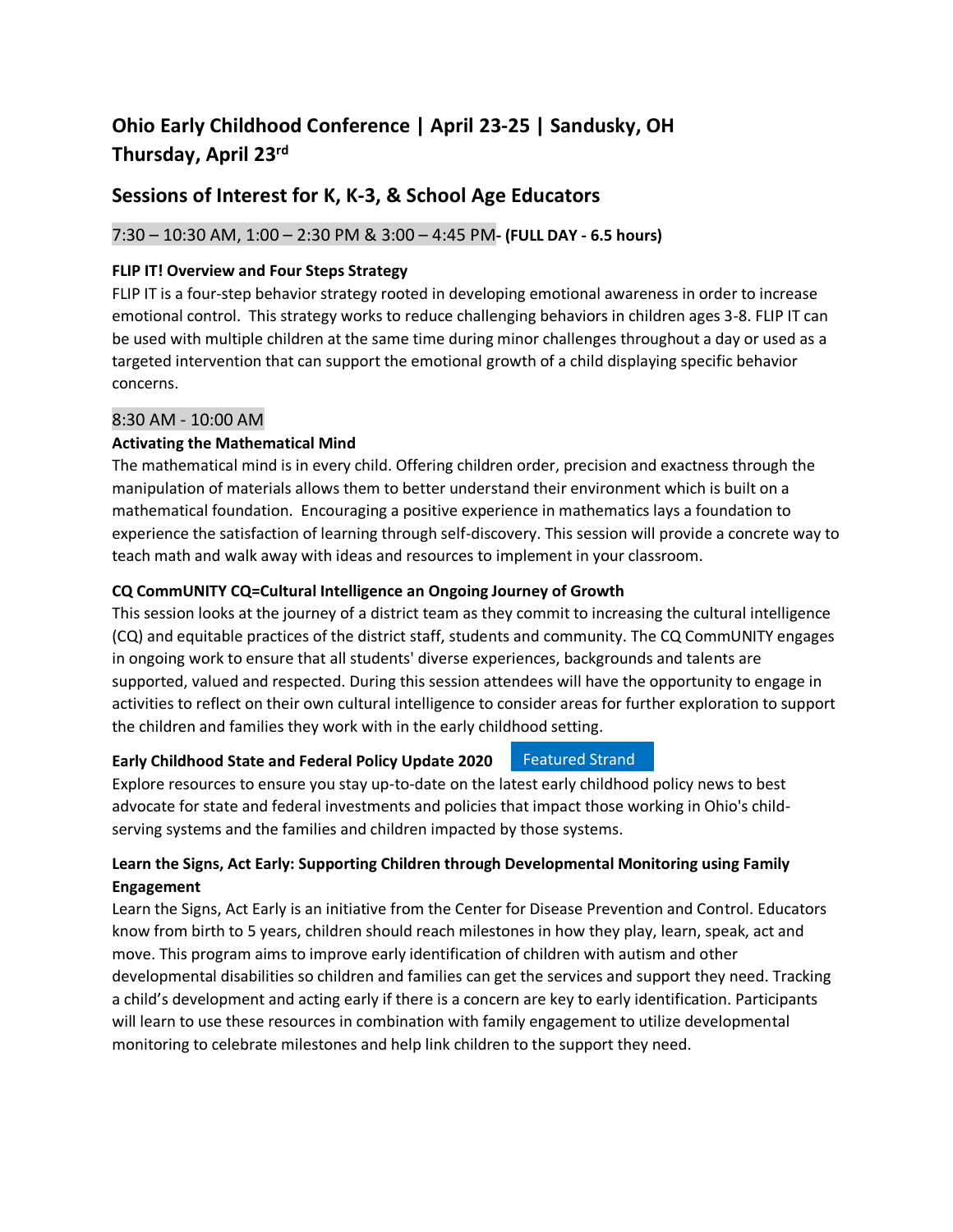#### **Music, Movement and Science: Wow, this is Fun!** Featured Speaker

Science experiences for young children should be and can be exciting and meaningful! Music, movement and science are perfect companions based on a young child's interest, curiosity and natural love to move. Discover how to integrate music and movement activities to promote meaningful experiences that will develop science concepts and vocabulary. Take back ideas to create neural pathways in young brains and foster interest in the world of science.

#### **Supporting Children Who Color Outside of the Lines – How Do We Ignite Children's Creativity?**

Featured Speaker

How do we ignite children's creativity? This presentation will discuss what discourages children from being creative and identify practices that support environmental and curriculum ingredients to nurture creative development.

#### 10:45 AM - 11:45 AM KEYNOTE

### **Power and Excellence through Resilience**

Deshauna has made it her life goal to encourage, inspire, and strengthen the people around her! She will inspire you never to lose sight of the impact you have on the children in your care. Discover the influence one teacher had on her ability to develop resiliency strategies, tenacity, and to never give up while reaching for her goals. You will leave empowered to focus on developing your resilience to achieve balance in your professional and personal life.

### 1:00 PM - 2:30 PM

### **Essential Elements for Designing an Inclusive Classroom**

Does your early childhood environment meet the needs of ALL children? Through engaging activities, discussion, and knowledge sharing, participants will explore the various components of a high-quality early learning environment, including characteristics of a high-quality inclusive environment, DAP, the importance of play, Universal Design, Universal Design for learning, and least restrictive environments. Additionally, participants will explore specific strategies and supports to enhance the classroom environment.

### **Exploring Gender and Gender Expression in Young Children (Part 1)**

Participants in this session will explore the definitions and concepts of gender, gender identification and gender development, while examining the child's perspective in the development of gender identity. The concept of gender identity and expression from the perspective of parents, who may be having difficulty with their child's gender choices will also be addressed. Take back strategies to support children in the classroom in the area of gender identity and development.

#### **Hip-Hop to Rock and Literacy: That's Exciting!**

#### Featured Speaker

In this interactive session participants will discover how to use songs, music and movement to support literacy development. By incorporating kinesthetic activities with sing-along songs children develop auditory discrimination, vocabulary, fluency, and coordination. Most important of all, it promotes the natural love for reading. Take back strategies to integrate text through song-card, chart tablet, or pocket-chart phrases to nurture confidence in your young readers.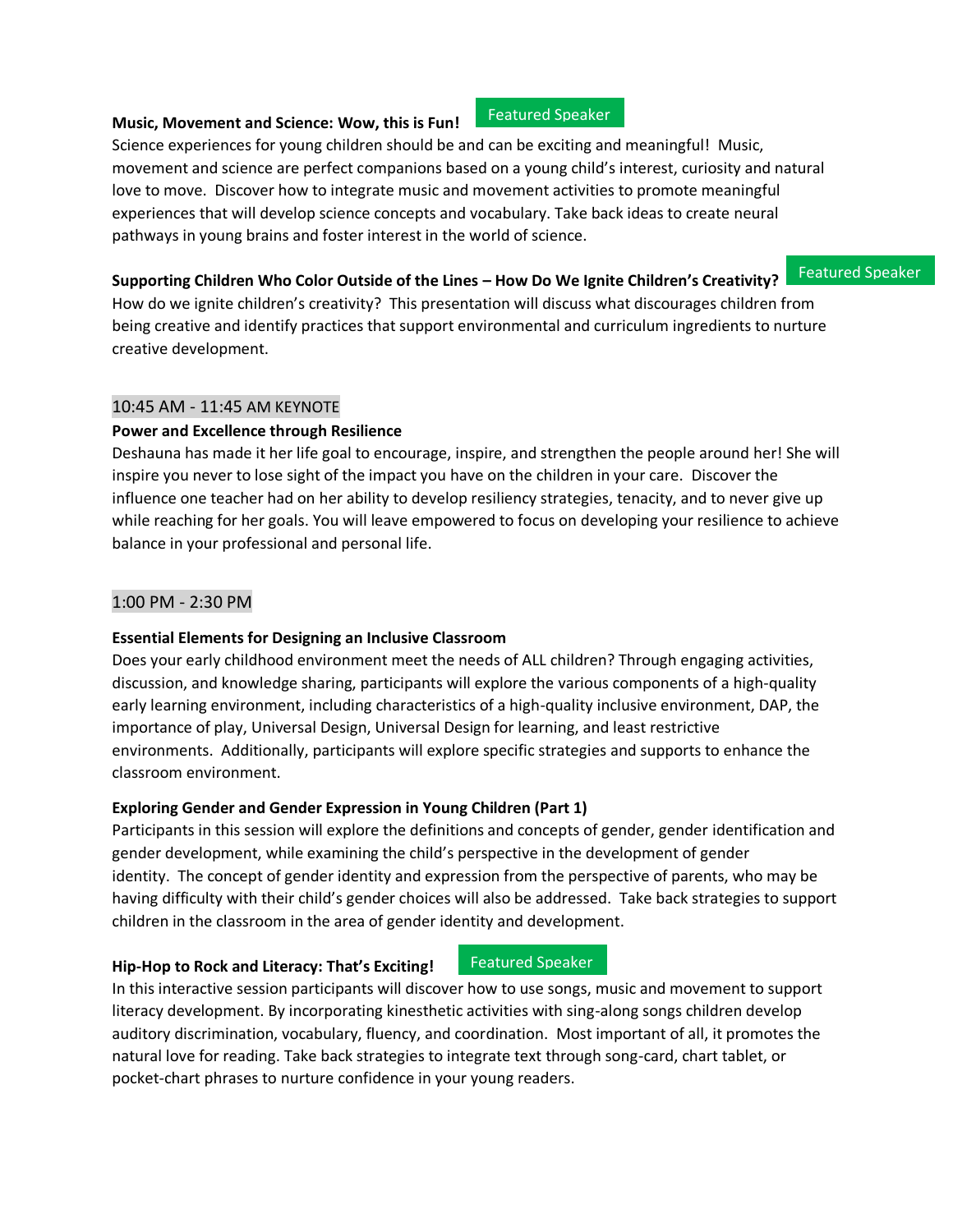### **Strengthening the Foundation: Building Children Up Using Their Strengths 3 hours (Part 1)**

This session focuses on supporting school age children's social emotional development using the 40 Developmental Assets. A connection will also be made between how ACEs impacts children and their education, as well as how the 40 Developmental Assets can help support those children. Participants will be able to take away practical strategies that they can use to support and help their children build these skills.

### **The Elephant in the Room: Trauma in the Workplace**

Whether from tragic life events, trying to survive on a next-to-nothing salary, or compassion fatigue many early childhood educators are silently suffering from trauma. It doesn't have to be this way! This session equips participants with the tools to identify trauma in adults and create "trauma-informed workplaces", resulting in lower staff turnover and greater job satisfaction.

### **Working Together for Benefit of our Children**

This session will provide participants an opportunity to analyze and better understand the value of cultivating empathy for families and children they serve. Techniques to improve communication with families and promote healthy environments that support acceptance over tolerance will be discussed. Leave with an improved ability to understand and share the feelings of another.

#### 3:00 PM -4:30 PM

#### **Communication is a Two-Way Street: Helping Children Become Effective Communicators**

Communication is a two-way street! Effective communication is one of the most important social skills. Communication is more than just talking. Participants will discuss the three aspects of communication: talking, listening and body language. Interactive activities will be presented to help the participants understand their own communication style. A discussion on how to use strategies and specific activities when designing the temporal, physical and interpersonal environments and how they will support children in becoming effective communicators.

## **Creating A Climate of Composure: Using the Five Steps of Self-Regulations and the Safe Place (Conscious Discipline©)**

Featured Strand

This session will help participants identify brain states, triggers and how to help children self-regulate using the five steps of self-regulation (I Feel, I Calm, I Choose, I Connect, I Solve) and the Safe Place. Leave with a plan to use these strategies in your classroom, with parents and coworkers.

## **Exploring Gender and Gender Expression in Young Children (Part 2)**

#### **Ohio Early Childhood Race & Rural Equity 2020** Featured Strand

Attendees will be given a briefing on the 2020 Ohio Early Childhood Race and Rural Equity follow-up report, "Drafting a New Blueprint for Success." This will include county-specific data on young children, new statewide data disaggregated by race and geography, and more. Participants will have the opportunity to share personal and community experiences reflected in the data and brainstorm program-level, community, and statewide solutions to address inequities for young children.